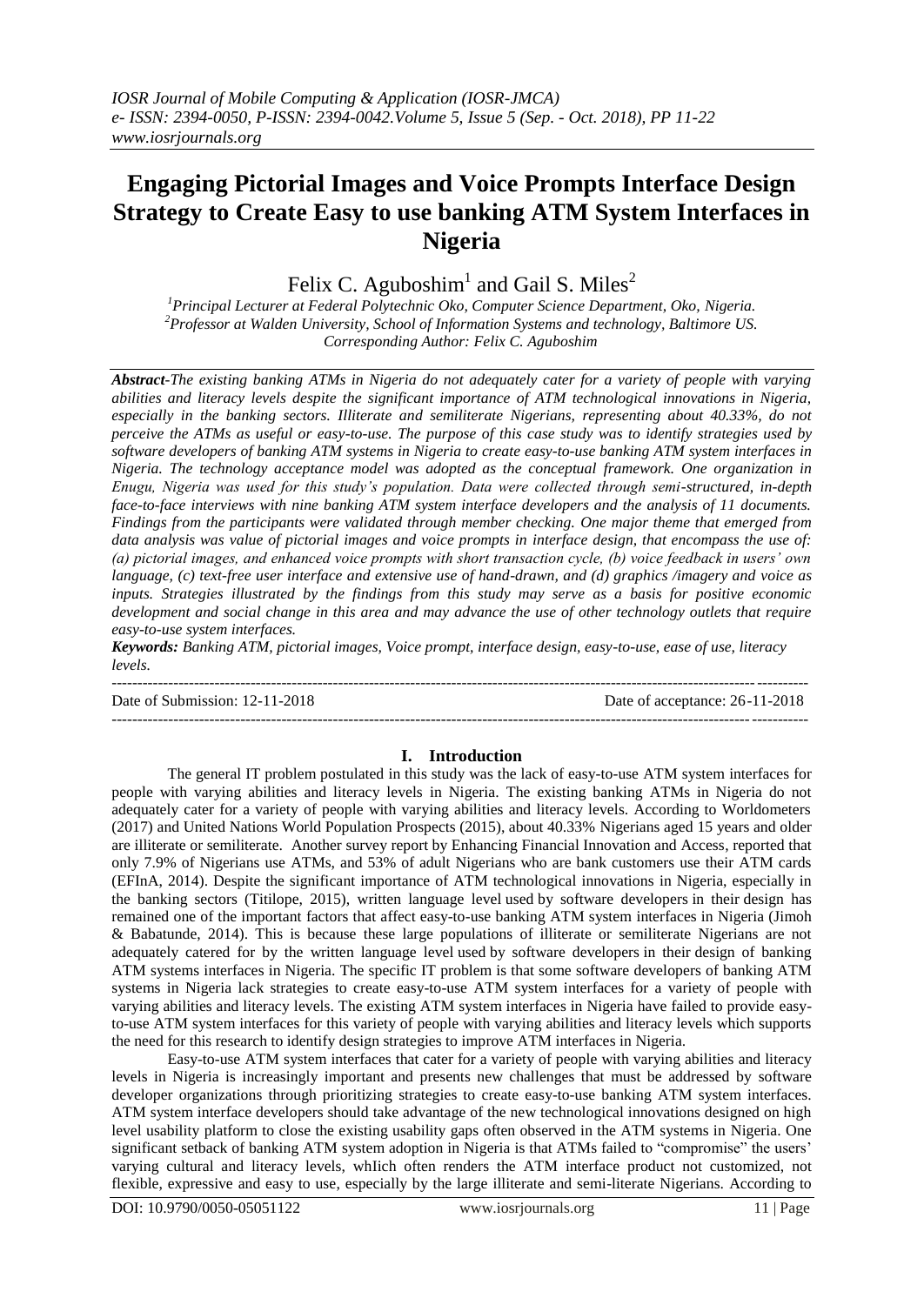the World ATM Benchmarking Study 2014 and Industry Report, the ATM interface affects usability (as cited in Burelli, Gorelikov, & Labianca, 2014), and is generally considered by users as the product (Zhang, Wang, Deng, & Yin, 2013), and the most critical component of the ATM system that determines ATM acceptability (Darejeh & Singh, 2014a). Usability defines "the effectiveness, the efficiency and the satisfaction with which specified users achieve certain goals in determined contexts" (Conti, Collotta, Pau, & Vitabile, 2014, p. 38).

Software developers of banking ATM systems in Nigeria should understand how culture of user can impact strategies to create easy-to-use ATM system interfaces. They should also be equipped with indebt understanding on how literacy level of user can impact strategies to create easy-to-use ATM system interfaces, and how cultural and literacy differences can effectively be harnessed to create easy-to-use banking ATM system interfaces for a variety of people with varying abilities and literacy levels. Interview questions used for this study provided the platform for indebt study needed to identify, understand, support, and explain strategies software developers of banking ATM systems in Nigeria use to create easy-to-use banking ATM system interfaces. These interview questions addressed our research question: "What are strategies used by software developers of banking ATM systems in Nigeria to create easy-to-use ATM system interfaces"? The target population for this study were qualified and experienced banking ATM system interface developers who are 18 years or older, have strategies to create easy-to-use ATM system interfaces for people with varying literacy levels, within the last three years, and live in Enugu, Nigeria. The geographical location was the Enugu State of Nigeria. One ATM system interface developer organization in Enugu served as the case study. Two major sources of data, which were semi-structured interviews and 11 documents that focused on strategies to create an easy-to-use banking ATM system interface were used.

# **II. Literature Review**

Related literature in user interface systems that primarily majored on existing banking ATM user interface systems in Nigeria whose design processes centered around the users' cultural backgrounds and literacy levels and based on knowledge and understanding of pictorial images and voice prompts, are considered in this section. We also looked at some peculiar usability challenges of ATMs in Nigeria, and the existing tools and strategies for developing easy-to-use ATM system interfaces. We also provided a summary of useful concepts and conceptual framework that framed the descriptions of our studies and presented the framework we used for our analysis. We provided some existing relationship among usability variables and ATM system service quality. Finally, we described the concept of pictorial images and voice prompt design strategies and how we can leverage this idea to create easy-to-use ATM system interfaces for a variety of people with varying abilities and literacy levels. These laid the foundation and motivation for this study and helped to understanding the synergetic impact of the components needed for ATM system interface developers to adopt pictorial and voice prompt design strategies for the success of creating easy-to-use ATM system interfaces for a variety of people with varying abilities and literacy levels. These reviews also uncovered new approaches to sustainable interface design.

#### **2.1. Conceptual Framework**

In this study, we adopted the information system theory called technology acceptance model (TAM) as our conceptual framework. TAM was adopted because it demonstrates how users come to accept and use technology by presuming two variables called perceived ease of use (PEOU) and perceived usefulness (PU). PU reflects the expected benefits from using the new technology, while PEOU reflects the perceived behavioral attitude in the theory of planned behavior (Davis, 1989). Researchers have made various claims on how PU and PEOU are often determined by a perceived attitude towards technology (Gangwar, Date, & Raoot, 2014; Gao & Bai, 2014); cognitive ability (Chen, Liu, Li, & Yen, 2013); social, cultural, and political influences (Kaushik & Rahman, 2015; Patsiotis, Hughes, & Webber, 2013); self-efficacy (Teoh, Siong, Lin, & Jiat, 2013); facilitating conditions (Chen & Chan, 2013; Tsai, 2015); usability measurement attributes used (Hsiao & Tang, 2015); and effectiveness, efficiency, learnability, and memorability (Chen & Chan, 2013).

Kanjwani and Singh (2014) explored some of these external variables of TAM and found that perceived enjoyment, excitement and satisfaction are determinants of TAM. Teoh, et al. (2013) claimed that perceived learnability, self-efficacy, enjoyment and excitement were significant drivers of TAM. Alalwan, Dwivedi, Rana, Lal, and Williams (2015)and Kelly (2014) found self-efficacy as the most powerful factor influencing users' behavioral intension and trust because ability to effectively use technological services, influence users' trust as well as motivation using the product. These determinants of TAM: perceived enjoyment, excitement and satisfaction that influence usability of new technology, are influenced by pictorial images and voice prompt design strategies. Also, pictorial images and voice prompt design strategies are positively related to PU and PEOU (Giri, Choudhary, &Verma, 2014). Users' perceived enjoyments during design have significant impact on the acceptance intension of users (Kelly, 2014). This is because pictorial images and voice prompts design strategies provide effective communication platform for learnability, self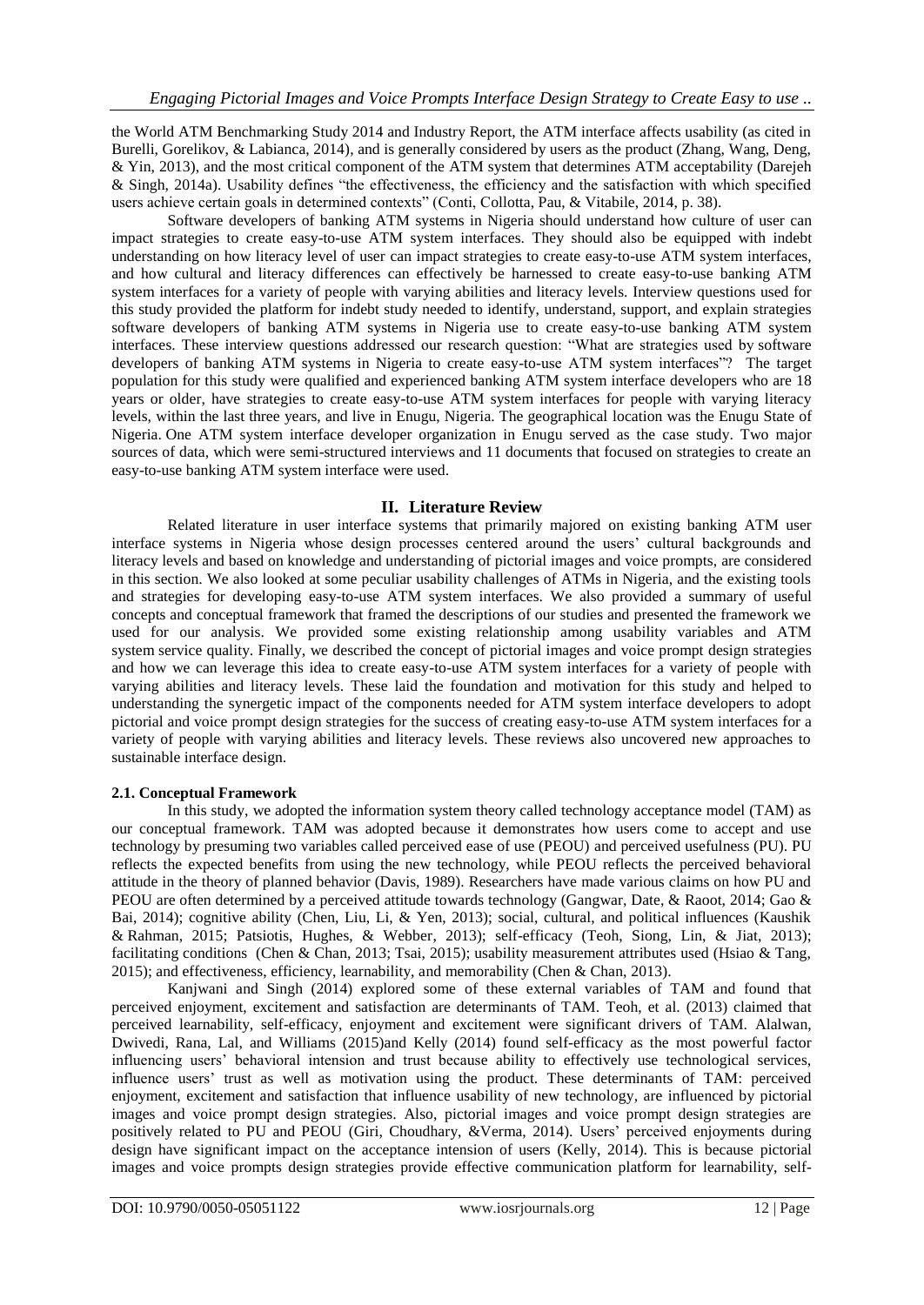efficacy, enjoyment and excitement that culminates in users' PU and PEOU of the systems interface product. Also, pictorial images and voice prompt encourage users that are weak in vocabularies with contexts that agree with the two primary determinants of TAM: PEOU and PU.

A conceptual framework that integrates TAM, and the external variables that often influence PU and PEOU enumerated above, were insightful to the understanding of the use of pictorial symbols, and voice prompt interfaces to help users overcome challenges of text intensive user interfaces, as well as possible fear of technology among others. Engaging pictorial images and voice prompts interface design is as an important strategy to create easy-to-use banking ATM system interfaces for a variety of people with varying abilities and literacy levels. According to Joo, Lee, and Ham (2014), user centered design strategies empowered by pictorial images and voice prompts interface significantly influence PU, and PEOU of users. It is therefore necessary to incorporate pictorial images and voice prompts interfaces within the user centered design factors that will make the new technology acceptable to users. An understanding of how TAM's PU and PEOU are often influenced by pictorial images and voice prompt design strategies will impact strategies developers use to create easy-to-use Banking ATM user interface that will cater for people with varying abilities and literacy levels. This property of TAM makes TAM to be the preferred user-acceptance model for this study which focuses on strategies developers use to create easy-to-use banking ATM system interfaces for a variety of people with varying abilities and literacy levels.

#### **2.2 Existing Pictorial and Voice prompt Interface Design Models and Frameworks**

Kajiyama and Satoh (2014) proposed an Intuitive Graphical Search Interface (IGSI) model that should go beyond how people interact with computing technology or how easy to use an interface system is and focus more on how users and systems can inspire one another's internal elements. Existing interaction techniques are not catching up with advances in computing, communication and display technologies to make for effective utilization of the available information flow (Rautaray & Agrawal, 2015). Kajiyama and Satoh (2014) defined "interaction" to mean the inspiring of the internal elements of both users and systems rather than the conventional superficial interactions between users and systems. They proposed an Intuitive Graphical Search Interface (IGSI) model with four user elements: information needs, user knowledge, thinking, and feelings, and five system elements: system knowledge, knowledge base, retrieval algorithm, interaction algorithm, and database (Kajiyama & Satoh, 2014). The authors' key point is that the system has the interaction algorithm that explores users' interface needs to select required knowledge needs from the knowledge base, and a system knowledge that can use users' information needs to create their own kind of system knowledge and synchronize it with user knowledge. Usability tests were performed using the system and applied to verify the effectiveness of this model and the design concept. This model provided real intuitive interactions where users and systems simulate one another's internal elements to realize system interfaces that are perceived as useful and easy-touse.

Ilyas, Ahmed, & Alshamari (2013) proposed Gadget-Inspired Graphical User Interfaces (GIGI), with completely text-free sign language that can visually transmit sign patterns to convey meaning that meets the International Standard Organization (ISO) definition and standard for Public Information Symbols (PIS), to help users overcome challenges of text intensive user interfaces, as well as possible fear of technology among others. Shaer et al. (2014) designed reality-based interfaces (RBIs) empowered by ideas from embodied cognition that could offer an easy-to-use interaction that minimizes the mental effort required to learn or operate computational systems. Although the domain of the work centered on synthetic biology, the study appears very relevant and can advance ATM interface technology (Shaer et al., 2014). Ssekakubo, Suleman, and Marsden (2013) opined that such interface technology founded on synthetic technological platform may not be easily applicable in developing countries because of system component functionality. However, design services that identify appropriate access strategies to guide design decisions on how to effectively and satisfactorily deliver such services to the users was recommended (Ssekakubo et al., 2013). Chen, et al. (2014), proposed a message-based memory system (MIMS) in preference to the traditional bus-based interface that allows the processors to communicate with the memory system through a universal and flexible message packet interface.

A close study of these existing interface design models and frameworks showed that they exhibit one basic characteristic: usability. These existing interface design models and frameworks identified three major areas of concerns that evaluates usability: effectiveness, efficiency and satisfaction, while considering multiple target user groups (e.g. users with differing abilities and literacy levels), as applicable in this study. Overall, usability was the success criterion for all the proposed models.

### **2.3 Relevance of Pictorial Images and Voice Prompts Interface Design Strategy**

Usability and user interface quality are the major factors recognized in literature for software to succeed (Bakaev, & Avdeenko, 2013; Bhattacharya, & Laha, 2013; Caine et al., 2015; Chu, & Tanaka, 2015; Pribeanu, 2014). In addition, about 50% of all program code produced when information systems applications are built is devoted to user interface quality design (Bakaev, & Avdeenko, 2013). Against this background we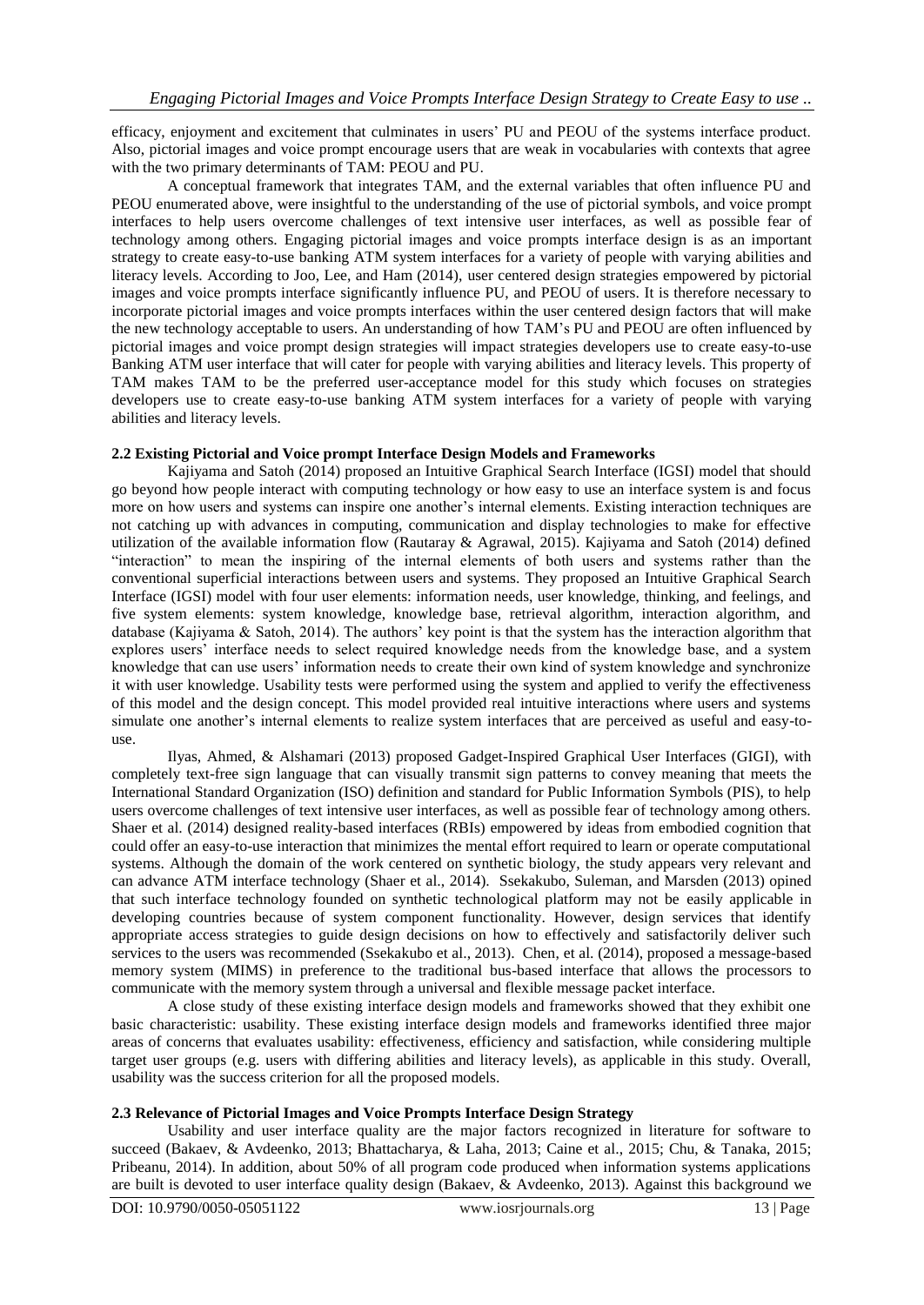reviewed the relevance of pictorial images and voice prompts interface design strategies in the development of easy-to-use banking ATM system interfaces for people with varying abilities and literacy levels.

Pictorial images have proved to be effective for transmitting scientific knowledge and conveying specialized knowledge to interface users with varying abilities and literacy levels (Díaz Andrade, Urquhart, & Arthanari, 2015). Pictorial interface technology has been identified to reduce users' cognitive ability (Chen, et al., 2013), facilitate better communication users (Wu, Lee, Chang, & Liang, 2013), improving users trust (Dastan & Gürler, 2016), minimize users' dependence on memory, and provide a means of which learners actively integrate textual and pictorial information into a coherent mental model (Farías, Obilinovic, Orrego, & Gregersen, 2014). Pictorial images also allow interface developers and researchers to emulate how users respond to technology products and acceptability (Taherdoost, 2018). According to Taherdoost (2018), pictorial images can communicate prompt and rich information of the interface environment, especially for the illiterate and semiliterate users.

User interfaces with pictorial images, beautiful and aesthetic appeal will normally facilitate task performance by users (Reppa & McDougall, 2015), and promote independent usability (Chin-Feng, Po-Sheng, Yueh-Min, Chen, & Tien-Chi, 2014).Chin-Feng, et al., 2014). Moreover, the recent scientific innovations that attached importance to the use of naturalistic reality images design strategies that integrate elements of visual aesthetics into interface systems design explicitly recognizes the importance of images in interface designs (Peak, Prybutok, Wu, & Xu, 2011; Mcneil, 2015). Pictorial images and voice prompts design strategies provide effective communication platform for learnability, self-efficacy, enjoyment and excitement that culminates in users' PU and PEOU of the systems interface product.

#### **III. Methodology**

We adopted a qualitative single case study approach to understand strategies software developers of banking ATM systems in Nigeria use to create easy-to-use ATM system interfaces for people with varying abilities and literacy levels. Research methodology has been classified as qualitative, quantitative, or involving both qualitative and quantitative methods, typically referred to as mixed methods (Molina-Azorin, 2016; Hewege & Perera, 2013). Qualitative case study research method was deemed suitable when the research is largely exploratory in nature (Odeyemi, 2017), and intended to gain in-depth understanding and richness of insights from relatively few participants who can describe their in-depth experiences or knowledge (Baškarada, 2014; Dey & Lehner, 2017). We chose qualitative approach because our study was exploratory and intended to gain subjective in-depth knowledge of strategies developers use to create easy-to-use banking ATM system interfaces. Subjective in-depth gathering of knowledge to explore and discover meaning are often associated with data generally gathered in words, texts, and images, including non-verbal cues, to explore phenomena but not to explain phenomena (Odeyemi, 2017). Case studies are typically designed to answer ''how'' or ''why'' questions (Fagerholm, Kuhrmann, & Münch, 2017). Our study interview questions were designed to answer ''how'' or ''why'' questions and tied to gaining in-depth knowledge of strategies and methodologies to create easy-to-use banking ATM interfaces. Our interest was centered on the participant's thoughts, aimed to create understanding and to reflect the diversity in the population of study.

The sampling method engaged in this study was non-random (non-probability), purposive census sampling. Patton (2015) defined purposeful sampling as distinctively engaged and precise qualitative approach to case study selection. A case study design is an in-depth exploration of the object of study or phenomenon of interest, with a pre-defined population within a specific geographic area (Navroodi, Zarkami, Basati, & Limaei, 2016). The major characteristic that distinguished case study design from other qualitative designs is that it provides tools for researchers to explore in-depth study of a contemporary phenomenon within some real-life context, that allow researchers focus on the interest of specific case itself and not on the participants (Yohannes, 2017). Also, case study emphasizes the use multiple data sources to gain multiple perspectives and validation of data (Carter, Bryant-Lukosius, Blythe, & Neville, 2014). The phenomenon of interest (the case) is the strategies used by ATM system interface developers to create easy-to-use ATM system interfaces for people with varying abilities and literacy levels.

A couple of specific types of case study designs guided by the overall study purpose were considered. Case study designs are categorized as explanatory, exploratory, and descriptive (Lekunze & Strom, 2017, p. 152). Explanatory case study seeks to explain the presumed causal links or mechanism in real-life interventions that are too complex for the survey or experimental strategies (Kreindler, 2017). On the other hand, descriptive case study is used to describe the phenomenon and the real-life context in which it occurred or to simply identify the essential structure of the phenomenon (Englander, 2014). In multiple-case approach, each case is studied as if it is a singular study and is then compared to other cases, with the intention of analyzing each following case based on the knowledge obtained in the analysis of previous cases (Starman, 2013). In contrast, a holistic single case approach explores the same issue not by the generalization of findings, but by the different decisions and opinions explored from different case participants within one specific case (Vesna, Vugec, &Lovrić, 2017). We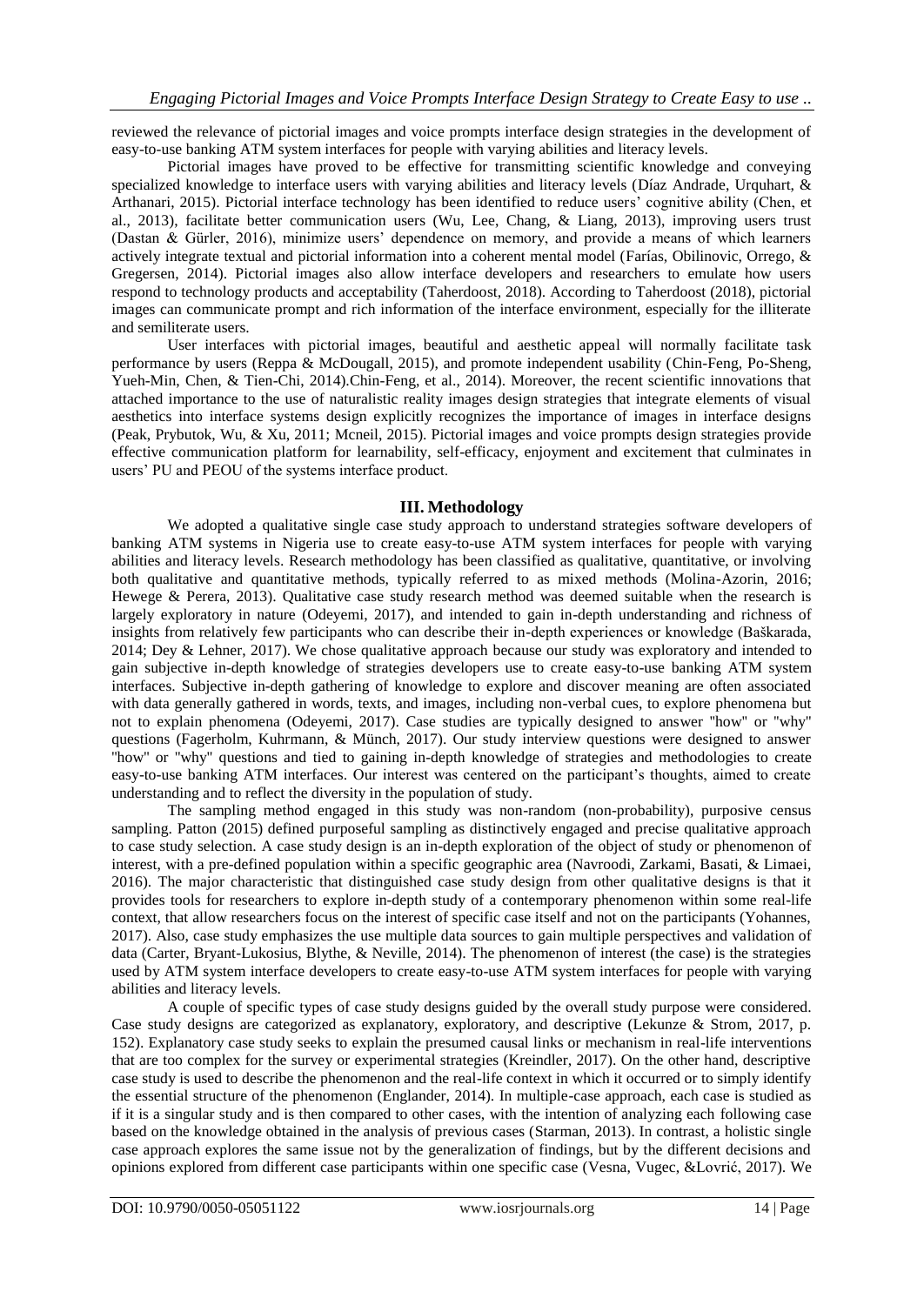adopted a holistic single case approach because this study is focused on a specific case. Therefore, single case study was selected for this study.

The analysis methods that are adopted in a case study further develop and explore the case, guided by context and emergent data to generate the expected reports, codes and themes (Brobeck, Odencrants, Bergh, & Hildingh, 2014). The analysis methods adopted in this study further developed and explored the case because the analysis process of interview data, generated reports, codes that will continue to impact new understanding of the study topic, as revealed by the themes and sub-themes. Case study design was deemed appropriate for this study. Exploratory case study seeks to gain in-depth knowledge of the phenomenon of interest, often with the use of face-to-face interviews conducted in open-ended semi-structured questions (Lekunze & Strom, 2017). To gain in-depth knowledge of strategies and methodologies to create easy-to-use banking ATM interfaces we adopted face-to-face interviews conducted in open-ended semi-structured questionnaires. We also used multiple sources of data from participant observation, interviews, field notes and reflective journals, and documentary to leverage the use methodological triangulation to gain multiple perspectives, maximize reliability and validation of data and build coherent justification of data interpretation. This we further achieved through member checking. Member checking establishes a back and forth conversation between the researcher and her participants around every stage of the process of data collection as a means achieving saturation, by giving participants the ability to read the researcher's interpretations and provide any corrections or additional information (Burda, van den Akker, van der Horst, Lemmens, & Knottnerus, 2016; Simpson & Quigley, 2016). We engaged member checking as a means of achieving saturation, by giving participants the ability to read the transcribed data, interpretations and by providing any corrections or additional information.

# **IV. Data Collection and Analysis**

For this case study, eligibility criteria included developers from one banking ATM interface developer organization who have the required English proficiency, are 18 years or older, have strategies to create easy-touse ATM system interfaces for people with varying literacy levels, within the last three years, and live in Enugu, Nigeria. A set of techniques that clearly defines the boundaries for participants by stating a set of inclusion or exclusion criteria for the samples is important (Dixon, 2015; Robinson, 2014). Such eligibility criteria, which are formally documented as part of the protocol for the study are perceived to be necessary for selecting participants in a qualitative case study because they majorly result to less varied populations (Morar, et al., 2015; Noyes, et al., 2016). According to Hanson et al. (2016), eligibility criteria in a qualitative case study minimizes the heterogeneity of the study population, thereby providing the required case participants. Our contact with the case study organization provided an estimated population size of twelve developers who meet the participation eligibility criteria. Because of the small population size, resulting from the eligibility criteria that defined the population of the study, we interviewed all the twelve participants who were eligible for individual in-depth interviews. According to Etikan, Musa, and Alkassim (2016), where the number of cases being investigated is relatively small, census sampling, a type of purposeful sampling is generally chosen. We used purposeful census sampling and identified all twelve members of the eligible participants that meet the eligibility criteria. The consensus of many qualitative case study researchers on data saturation, is that data saturation is achieved by continuous collection of enough data to the point where additional input from further sources of data do not continue to generate new information (Marshall, Cardon, Poddar, & Fontenot, 2013; Veletsianos, & Shepherdson, 2016), or continue to impact the research question (Suárez-Guerrero, Lloret-Catalá, & Mengual-Andrés, 2016), or generate new themes (Coorey, et al., 2017; Kline, 2017). Data saturation was reached when the transcripts are no longer revealing new information or new themes or impact new understanding in the subsequent interview data. Data saturation from the interview data was reached with the ninth participant. We further ensured data saturation by gathering multiple sources of data from participant interviews, case organizations' regulations, policies, and design guidelines documents that are focused on pictorial images and voice prompts interface design strategies to create easy-to-use banking ATM system interface from participant case organization and from other non-participant case organizations. We collected data using semi-structured, in-depth face-to-face interviews with these 9 banking ATM system interface developers. We also analyzed 11 documents: 5 from participant case organizations and 6 from nonparticipant case organizations with emphasis on pictorial images and voice prompts interface design strategies. Other documents included our field notes and reflective journals that contained some major issues raised during the interviews. The distribution of these 11 documents is shown in Table 1.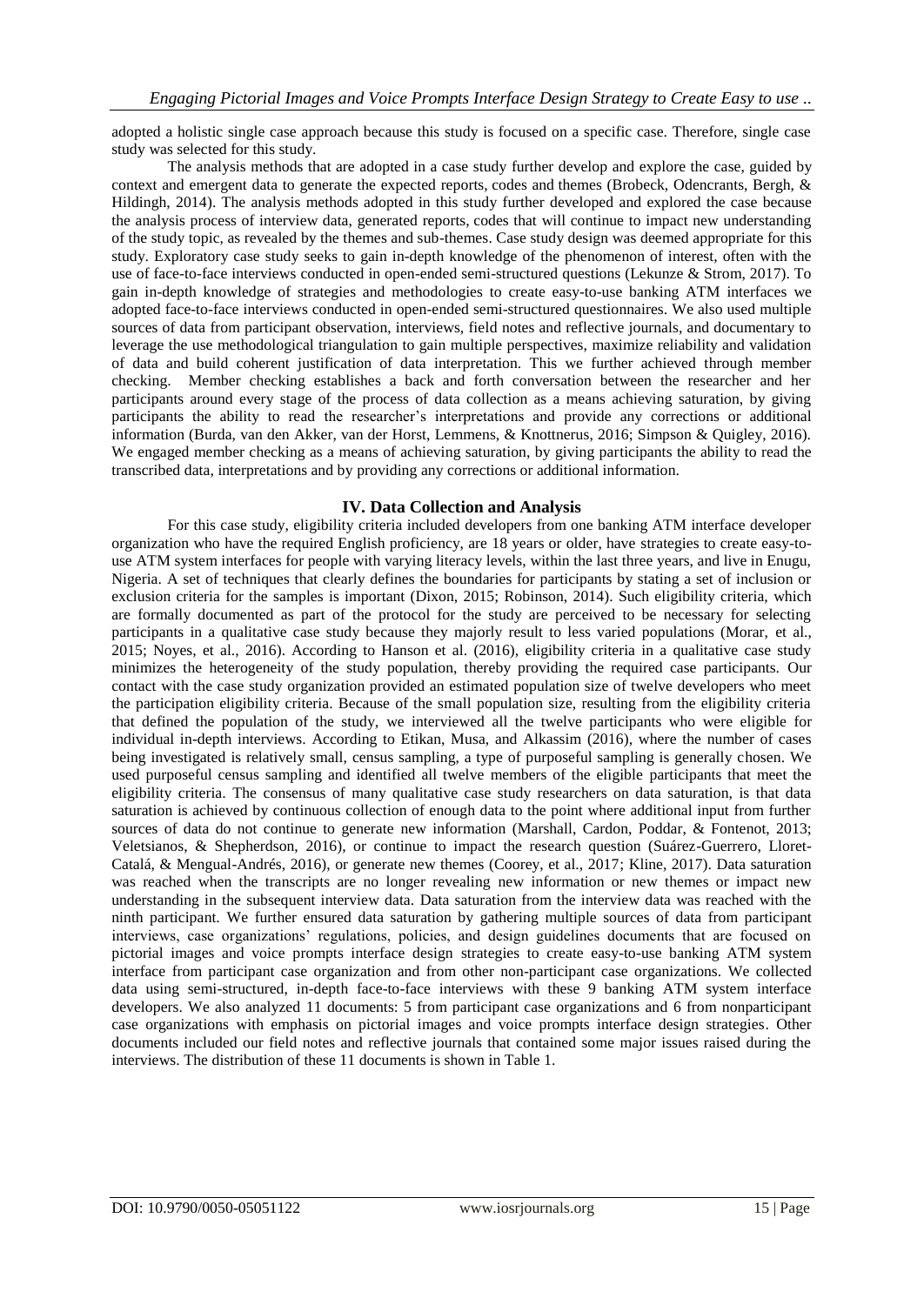| Table 1<br><b>Documents Reviewed by Sources</b>                            |                                                                                    |                                                      |                                                            |             |                        |  |  |  |
|----------------------------------------------------------------------------|------------------------------------------------------------------------------------|------------------------------------------------------|------------------------------------------------------------|-------------|------------------------|--|--|--|
| Participant case<br>organization                                           | Sources of Documents Reviewed<br>Nonparticipant case organization                  |                                                      |                                                            |             |                        |  |  |  |
|                                                                            |                                                                                    |                                                      |                                                            |             |                        |  |  |  |
| $n=5$                                                                      | $n=2$                                                                              | $n=1$                                                | $n=1$                                                      | $n=1$       | $n=1$                  |  |  |  |
| Regulations and ATM<br>technology and<br>specification                     | Standards and<br>guidelines on ATM<br>operations in Nigeria                        | <b>80 ATM</b><br>system<br>interface<br>screen shots | <b>Systems</b><br>Development Life-<br><b>Cycle Phases</b> | Field notes | Reflective<br>journals |  |  |  |
| User interface design<br>guidelines for creating<br>easy to use interfaces | Guidelines on<br>Operations of<br><b>Electronic Payment</b><br>Channels in Nigeria |                                                      |                                                            |             |                        |  |  |  |
| User requirements<br>analysis (proactive)<br>procedures                    |                                                                                    |                                                      |                                                            |             |                        |  |  |  |
| Reactive (feedback)<br>guidelines                                          |                                                                                    |                                                      |                                                            |             |                        |  |  |  |
| System development and<br>simulation procedures                            |                                                                                    |                                                      |                                                            |             |                        |  |  |  |

*Note.*  $n =$  number of documents

The use of multiple data sources has been emphasized by researchers as a strategy to gain to gain multiple perspectives and validation of data (Ledo-Andión, López-Gómez, & Castelló-Mayo, 2017), enhances data credibility, and triangulation (Mccardle, & Hadwin, 2015; Patton, 2015). The validity and credibility of instruments used in a qualitative case study can be established using member checking (Morse, Lowery, & Steury, 2014). We used member checking to increase the reliability and validity of our findings from the participants. To achieve this, we provided each participant a summary of the interview to verify if we understood the intent of the responses. Through member checking, we also allowed participants an opportunity to verify the accuracy of the interview. For a case study that employs both interviews data and data from other sources, methodological triangulation has been recommended to further secure data saturation (Ray, 2017; Visser, Bleijenbergh, Benschop, Van Riel, & Bloem, 2016). We employed methodological triangulation to facilitate validation of multiple sources of data collected through interviews, observations, and documents.ATLAS.ti7 (version 7) was used to facilitate data analysis.

#### **4.1 Ethical Considerations**

Ethical approval was this study was obtained from the Institutional Review Boards (IRB) of Walden University's Center for Research Quality (11-10-17-0512580). We also adopted the Belmont Report's three principles for ethical research: respect for persons, beneficence, and justice (The Belmont Report, 1979) as the standard for conducting this study and for providing the ethical principles required for this study

# **V. Findings**

Value of pictorial images and voice prompts emerged as major theme for this study. Pictorial images and voice prompts are important strategies developers of banking ATM system use to create easy-to-use system interfaces for a variety of people with varying abilities and literacy levels. An interface that will cater for both the literate, semi-literate and the illiterate begins with the understanding that the illiterate user forms the supportive framework of the design input. This understanding provided insight into how pictorial images and voice prompts strategies can be applied to create easy-to-use system interfaces for this user groups. Findings from participants show that pictorial images and voice prompts provide effective communication platform that is understood by all literacy levels. For all users with varying literacy levels to use the same banking ATM system interface and find them useful and easy to use, the ATM interface must provide effective interaction platform that is understood by all users. The theme, value of pictorial images and voice prompts, is important in providing effective interaction between the ATM system interface and users, as strategies to create easy-to-use interfaces.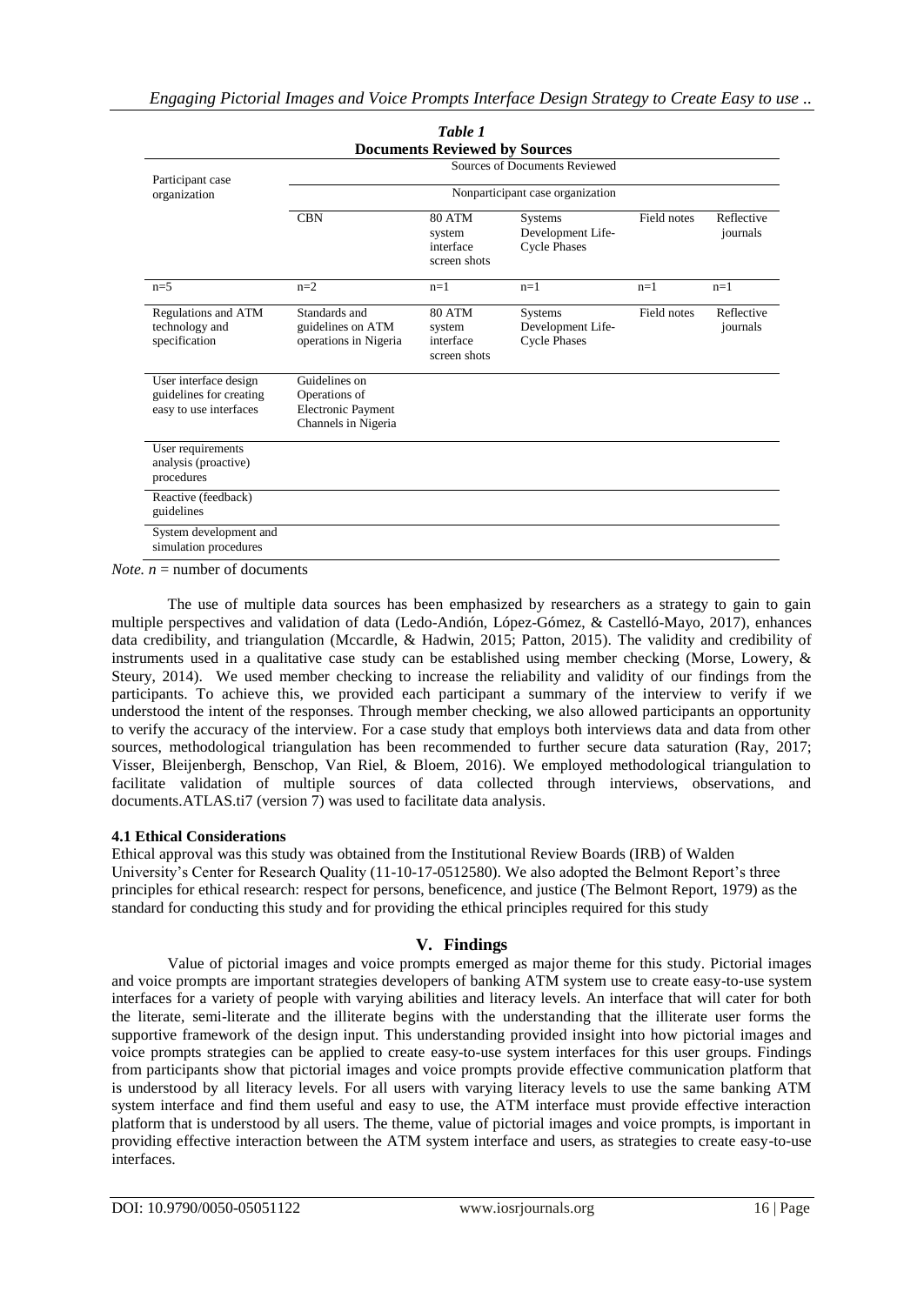| <b>F</b> requency of Major Theme |                                                                                     |                                                   |                                                                      |                                                |  |  |  |
|----------------------------------|-------------------------------------------------------------------------------------|---------------------------------------------------|----------------------------------------------------------------------|------------------------------------------------|--|--|--|
| Source of data<br>collection     | Important components of<br>value of pictorial images and voice prompts              |                                                   |                                                                      |                                                |  |  |  |
|                                  | Pictorial images, and enhanced<br>voice prompts with short<br>transaction cycle (f) | voice feedback in<br>users' own<br>language $(f)$ | a text-free user interface<br>and extensive use of<br>hand-drawn (f) | graphics/imagery<br>and voice as inputs<br>(f) |  |  |  |
| Participants                     |                                                                                     |                                                   |                                                                      |                                                |  |  |  |
| Documents                        |                                                                                     |                                                   |                                                                      |                                                |  |  |  |

*Table 2* **Frequency of Major Theme**

*Note. f* = frequency

One major comment from all the nine participants was the need for effective communication that is understood by all multiple target user groups: the literate, semi-literate, and the illiterate. Table 2 shows four important components of the theme, as evident from this study, and the frequency (number) of participants who indicated these components as effective strategy to create easy-to-use interface for all literacy levels. Table 2 also shows the number of supporting documents that contained these important components of pictorial images and voice prompts. These frequencies are not mutually exclusive, meaning that two or more of these components may appear in one document. Eight participants noted that pictorial images and enhanced voice prompts with short transaction cycle can be used to create interaction between the user and the ATM interface. Voice feedback in users' own language was noted by five participants as a strategy to create easy to use ATM system interface. Participants generally emphasized that user interaction on ATM interface should involve short texts, spoken voice prompts, spoken dialog interface, graphical interface, multimedia user interface, enhanced voice prompt, touch inputs, and language selection that are common to users. Participant # 2, for instance, emphasized the combination of text free or graphics interface with voice prompt, because without the voice feedback, even users who had seen the pictorial images interface may not realize without significant prompting, what they are expected to click on to cause an action or understand what they were clicking on.

Findings from participants indicated that incorporating pictorial and voice prompts emerged as part of strategies they use to create easy to use banking ATM system interfaces for a variety of people with varying abilities and literacy levels. Participant #2 noted that Nigerians, whether literate or illiterate, generally do not have good reading culture. According to participant #5 "Illiterate users of ATM system interface prefer a system with voice prompt, fewer prompts, text free interface with short transaction cycle". Participant #3 specifically noted that strategies to create easy to use ATM system interface that will cater for the cultural and literacy differences among user should incorporate short text, enhanced voice prompts with short transaction cycle. Participant #3, #7, #8 and #9 emphasized the need to strategize interaction in graphical images and voice prompt. This was better explained in the statement of participant #7 "pictorial images and voice prompts are adopted and strategized by using artifacts within the cultural environment of the people or users; such as: "press 1 for English, 2 for Igbo, 3 for Yoruba, and 4 for Hausa". English, Igbo, Yoruba, Hausa are the major spoken languages in Nigeria. Participant #9 also noted the importance of using enhanced voice prompt as input, to encourage users that are weak in vocabularies. These participants indicated that this strategy has helped to effectively harness cultural and literacy differences in establishing good communication protocol between the ATM system and the users, to create easy-to-use Banking ATM system interfaces for a variety of people with varying abilities and literacy levels. These participants reiterated this strategy of engaging voice feedback in users' own language, because it excites the users as they could hear the system speak in their native language. These finding is consistent with the conceptual framework for this study, because developers considered value of pictorial images and voice prompts as important strategies that are successful for creating ATM interfaces that are perceived by users as useful and ease of use. This finding also provided answer to the research question for this study because it attests to one of the strategies banking ATM system interfaces use to create easy-to-use interfaces that will cater for people with varying abilities and literacy levels in Nigeria.

In the review of professional and academic literature, Kajiyama and Satoh (2014) proposed interface models that focus more on the inspiring of the internal elements of both users and systems rather than the conventional superficial interactions between users and systems. According to Kajiyama and Satoh (2014), a good user-centered design strategy should explore users' interface needs by adopting required images and voice prompts that will synchronize with users' varied abilities. SathishKumar and Kamalraj (2014) claimed that the adoption of a combination of text and graphical metaphor may be the best user interface for a variety of people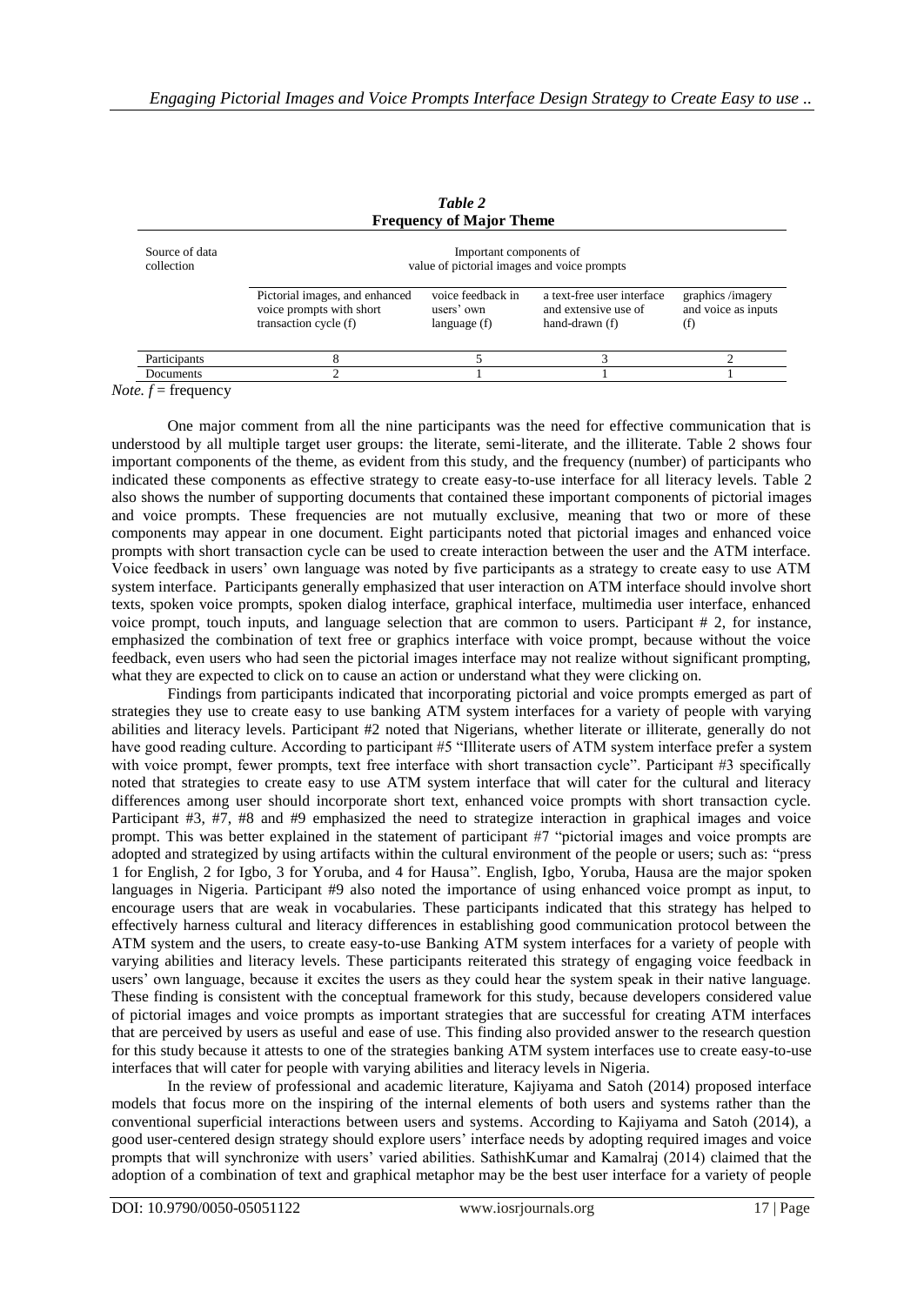with varying abilities and literacy levels. Therefore, this study's finding supports the findings in the review of professional and academic literature. Recent research by Bhadani, Shankar, and Rao (2016) also supports this strategy of using artifacts within the cultural environment of the users. Bhadani, et al. (2016) noted that supporting interface services in local dialect can act as a catalyst in positioning the system as a socio-economic empowerment instrument that can enhance strategies to create easy-to-use system interface, promote adoption of multiple services to these multiple user groups. This research finding is consistent with the findings from participants and supports previous literature cited in this study.

Existing literature was consistent with our study's findings regarding the use of pictorial images and voice prompts for effective strategy to create easy to use ATM system interfaces for literate and illiterate users. Recent research shows that visually attractive pictures or icons in an interface that spur individuals' emotions can provide greater satisfaction, excitement, effectiveness, efficiency and enjoyment than text-based interfaces that offer only functional value (Lee, Chen, & Hess, 2017). As mentioned earlier in this section, participant #3, #7, #8 and #9 emphasized that the use of pictorial images and voice prompts design strategies are based on a framework that considers the users' tasks, their peculiarity and what goals they try to achieve. According to these participants, such considerations help to achieve easy-to-use interface product whose contexts agree with or influence users PU and PEOU of the interface product. The theme therefore supports the findings, what was discussed in the literature, and is consistent with the TAM conceptual framework for this study, in that pictorial images and voice prompts design strategy is founded on framework that considers TAM's major determinants: PU and PEOU.

Another recent information system research on affective cues suggests that using such cues as voice prompts in system interface designs can influence a user's perceived usefulness and ease of use of the system during an interaction with the interface (Zhang, 2013). Lee, et al. (2017) and Glaser and Schwan (2015) found that the pictorial appeal of a technology influenced users' perceived enjoyment of using the technology. The wait time literature, according to Lee, et al. (2017), suggests that affective cues such as voice prompts, can improve users' mood and perceptions as they wait their turn to use the system. Recent studies on interface design, have reported that the main strategy to address motor impairments is to create an interface that will minimize movement and physical effort required for input (Dim & Ren, 2014). This can be achieved, using voice prompts, switch control devices, and eye-tracking. A similar recent study by Ernst and Girouard (2016) highlighted that for blind users, the gestures designed should be logical and easy to learn and remember, as blind users rely much on their memories. For users with upper extremity disabilities and Down's syndrome, who face difficulties in precisely controlling their hands, researchers have suggested that developers should consider selecting simple and flexible gestures such as tapping (Choi & Chan, 2015).

Findings from other researchers that studied users with learning or intellectual disabilities on social websites and other interfaces have strategized by creating interface that will minimize the user deficiencies or efforts required for input (Holmes, & O'Loughlin, 2014; Shpigelman, & Gill, 2014a; Shpigelman, & Gill, 2014b). The theme supports these findings that valued pictorial images and voice prompts to minimize and close the gap that could result in understanding some technical and long words of phrases. Also, the theme supports the findings from Davies, et al. (2015) who reported that the main strategy to create easy-to-use interface for illiterate and semi-literate users is to address literacy deficiency or intellectual disability by minimizing the use of technical texts or long text vocabulary required for input. Value of pictorial images and voice prompt are important strategies to create easy-to-use banking ATM system interfaces that are culture sensitive. Usability design should reflect culture in practice in order to improve user experience in the aspect of human interface design (Hoehle, Zhang, & Venkatesh, 2015). Previous work by Davis (1989) indicated that culture does indeed influence interface acceptance, especially interface issues like colors, graphics, signs and placement of voice prompts which are elements that may have different connotations for people with different cultural backgrounds. The theme identified in this study supports the literature, the findings from participants, and is consistent with TAM in that value of pictorial images and voice prompt design strategies reflect culture in practice, that influences system interface acceptance.

Findings from participants showed that pictorial images and voice prompts provide effective communication platform that is understood by all literacy levels, better perception of learnability, self-efficacy, enjoyment and excitement than text-based interfaces, especially among illiterate and semi-literate users. Perceived learnability, self-efficacy, enjoyment and excitement were found in literature to be significant drivers of TAM (Teoh, et al., 2013). According to Alalwan et al. (2015) and Kelly (2014), self-efficacy appears to be the most powerful factor influencing users' behavioral intension and trust because users who believe in their ability to effectively use technological services, are more likely to trust using such technology, as well as being more motivated to use the product. The theme supports this literature and consistent with TAM in that pictorial images and voice prompts design strategies provide effective communication platform for learnability, selfefficacy, enjoyment and excitement that culminates in users' PU and PEOU of the systems interface product. Also, pictorial images and voice prompt encourage users that are weak in vocabularies with contexts that agree with the two primary determinants of TAM: PEOU and PU.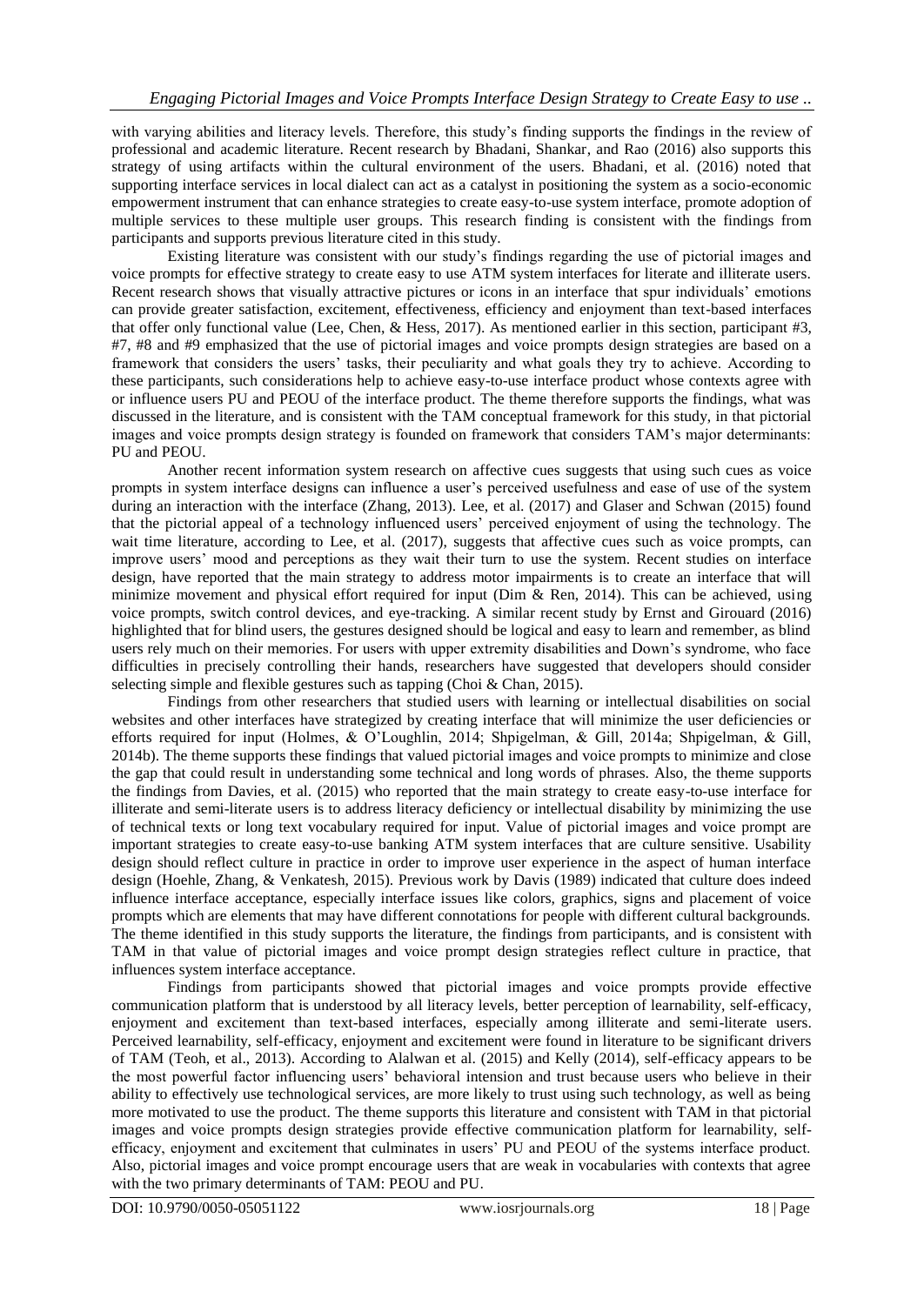Kanjwani and Singh (2014) explored some external variables of TAM and found that perceived enjoyment, excitement and satisfaction are determinants of TAM. According to Kanjwani and Singh (2014), usability of new technology was not affected by customer satisfaction, but by perceived enjoyment and excitement. Users' perceived enjoyment and entertainment have been found in literature to be positively related to PU and PEOU (Giri, et al., 2014). These determinants of TAM: perceived enjoyment, excitement and satisfaction are influenced by the theme. Therefore, this theme supports the conceptual framework for this study in that the pictorial images and voice prompt design strategies considered users' perceived enjoyment during design that have significant impact on the acceptance intension of users.

Results from recent literature and previous studies also support this study findings that the text-free designs were strongly preferred over standard text-based interfaces by illiterate and semi-literate user groups. Gabriel, Cunha de Miranda, and Erica (2016) noted that touch screen and voice user interfaces, are being widely used as interaction interfaces because they provide easy-to-use interfaces than onscreen keyboards. The theme in this section, value of pictorial images and voice prompt as strategy for creating easy to use system interfaces, is consistent with the conceptual framework of this study, the purpose of this study, and provided answer to the research question for this study. The value of pictorial images and voice prompt as interface developmental strategy is paramount for the success of creating easy-to-use banking ATM system interfaces that will cater for people with varying abilities and literacy levels in Nigeria.

#### **VI. Discussion and Conclusion**

Findings from the review of the professional and academic literature, as well as documents supplied by the organizations, found that Nigeria is likely to be among the top countries that store money in their houses, rather than aligning to the ongoing cashless move (EFInA, 2014, p.12). Emengini and Alio (2014, p.1), Ezeamama, Ndubuisi, Marire, & Mgbodile(2014, p.85), and Itah and Ene (2014, p.363), found that the estimated proportion of cash circulating outside of the banking system in relation to the total cash in circulation in the Nigerian economy was given as 65%. One of the major reasons for this may be banking customers' inability to use ATMs due to varying levels of literacy. Strategies illustrated by the findings may leverage economic development and social change in this area, as many people in the country may begin to understand, trust, and use the banks and the ATMs by themselves because they are easy-to-use by all people with varying abilities and literacy levels. Recent literature claims that technology is increasingly ubiquitous with interconnected and interdependent facilities (Murray, Durkin, Worthington, & Clark, 2014). Strategies illustrated by the findings from this study may encourage banking ATM organizations in Nigeria to improve their strategies to create easy-to-use ATM system interfaces. Findings from this study, may increase the penetration of these technologies into different domains apart from the banking sector. Strategies illustrated by the findings from this study may serve as a basis for positive social change because it may advance the use of other technology outlets that require easy-to-use system interfaces.

In this study, we made efforts to identify strategies software developers of banking ATM systems in Nigeria use to create easy-to-use Banking ATM system interfaces for a variety of people with varying abilities and literacy levels. One major theme that emerged through methodological triangulation was: value of pictorial images and voice prompts design strategy in creating easy-to-use ATM system interface for a variety of people with varying abilities and literacy levels. Important components of this these are, the use of:

- pictorial images, and enhanced voice prompts with short transaction cycle,
- voice feedback in users' own language,
- a text-free user interface and extensive use of hand-drawn, and
- graphics /imagery and voice as inputs.

There is an ongoing need in Nigeria for banking ATM systems that can cater for a substantial proportion of the population classified as illiterate, semiliterate, vision impaired and hearing-impaired users. Banking ATM system interface development technology in Nigeria may experience tremendous innovation if all these disability categories are incorporated in developing an easy-to-use ATM system interface. The limitations placed on this study, by engaging some relatively small qualified and experienced banking ATM system interface developers from one organization notwithstanding, findings from this study were significant and supported organizational documents and current literature on interface development strategies, and consistent with TAM conceptual framework of this study. Therefore, findings from this study should have greater applicability to other developer organizations as well as other IT organizations that are user interface technology dependent

#### **References**

<sup>[1].</sup> Alalwan, A. A., Dwivedi, Y. K., Rana, N. P., Lal, B., & Williams, M. D. (2015). Consumer adoption of Internet banking in Jordan: Examining the role of hedonic motivation, habit, self-efficacy and trust. *Journal of Financial Services Marketing, 20*(2), 145-157. doi:10.1057/fsm.2015.5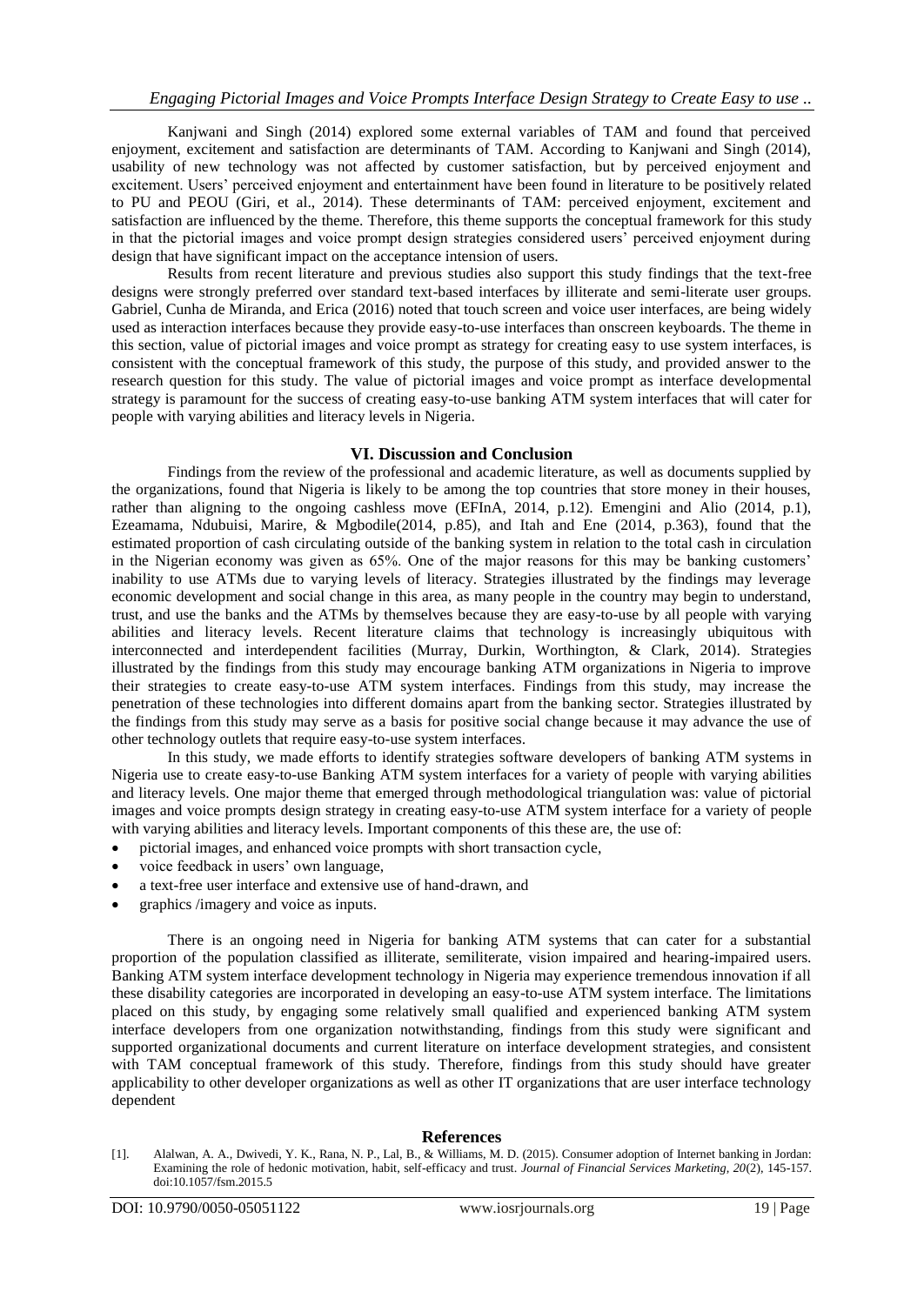- [2]. Bakaev, M. A., & Avdeenko, T. V. (2013). Knowledge-Based System for Web Interface Design. *International Journal of Innovation, Management and Technology, 4*(1), 38-42. doi:10.7763/ijimt.2013.v4.352
- [3]. Baškarada, S. (2014). Qualitative case study guidelines. *The Qualitative Report, 19*(40), 1-18. Retrieved from http://nsuworks.nova.edu/tqr/vol19/iss40/3
- [4]. Belmont Report (1979). *The Belmont Report: Ethical principles and guidelines for the protection of human subjects of research.*  National Commission for the Protection of Human Subjects of Biomedical and Behavioral Research. Retrieved from hhs.gov/ohrp/humansubjects/guidance/belmont.html
- [5]. Bhadani, A. K., Shankar, R., & Rao, D. V. (2016). Modeling the factors and their inter-dependencies for investment decision in Indian mobile service sector. *Journal of Modelling in Management, 11*(1), 189-212. doi:10.1108/jm2-06-2014-0054
- [6]. Bhattacharya, S., & Laha, S. (2013). Bengali text input interface design for mobile devices *Universal Access Information Society*, 12, 441-451. doi:10.1007/s10209-012-0280-1
- [7]. Brobeck, E., Odencrants, S., Bergh, H., & Hildingh, C. (2014). Patients' experiences of lifestyle discussions based on motivational interviewing: A qualitative study. *BMC Nursing, 13*(1), 1-7. doi:10.1186/1472-6955-13-13
- [8]. Burda, M., van den Akker, M., van der Horst, F., Lemmens, P., &Knottnerus, J. A. (2016). Collecting and validating experiential expertise is doable but poses methodological challenges. *Journal of Clinical Epidemiology; Elmsford, 72*(1),10-15. doi:10.1016/j.jclinepi.2015.10.021
- [9]. Burelli, F., Gorelikov, A., & Labianca, M. (2014). ATM benchmarking study 2014 and industry report. ATMIA. Retrieved from http://www.valuepartners.com/downloads/PDF\_Comunicati/2014.02-ATMIA-and-Value-Partners-ATM-Benchmarking-and-Industry-report-report.pdf
- [10]. Caine, K., Kohn, S., Lawrence, C., Hanania, R., Meslin, E. M., & Tierney, W. M. (2015). Designing a Patient-Centered User Interface for Access Decisions about EHR Data: Implications from Patient Interviews. *Journal of General Internal Medicine, suppl. Supplement, 30*(1), 7-16. doi:10.1007/s11606-014-3049-9
- [11]. Carter, N., Bryant-Lukosius,D. A., Blythe, J., & Neville, A. J. (2014). The Use of Triangulation in Qualitative Research. *Oncology Nursing Forum, 41*(5), 545-547.
- [12]. Chen, K., & Chan, A. H. (2013). Use or non-use of gerontechnology-A qualitative study. *International Journal of Environmental Research and Public Health, 10*(10), 4645-66. doi:10.3390/ijerph10104645
- [13]. Chen, L. C., Chen, M. Y., Ruan, Y., Huang, Y. B., Cui, Z. H., Lu, T. Y., & Bao, Y. G. (2014). MIMS: Towards a message interface based memory system. *Journal of Computer Science and Technology 29*(2): 255–272 Mar. 2014. doi:10.1007/s11390-014-1428-7
- [14]. Chen, S., Liu, S., Li, S., & Yen, D. C. (2013). Understanding the mediating effects of relationship quality on technology acceptance: An empirical study of e-appointment system. *Journal of Medical Systems, 37*(6), 1-13. doi:10.1007/s10916-013-9981-0
- [15]. Chin-Feng, L., Po-Sheng, C., Yueh-Min, H., Chen, T., & Tien-Chi, H. (2014).An evaluation model for digital libraries' User Interfaces using fuzzy AHP. *The Electronic Library, 32*(1), 83-95. doi:10.1108/EL-05-2012-0046
- [16]. Choi, K. S., & and Chan, T. Y. (2015). Facilitating mathematics learning for students with upper extremity disabilities using touchinput system. *Disability and Rehabilitation: Assistive Technology, 10*(2), 170?180. doi:10.3109/17483107.2013.873490
- [17]. Chu, S., & Tanaka, J. (2015). Design of a motion-based gestural menu-selection interface for a self-portrait camera. *Pers Ubiquit Comput, 19*, 415-424. doi:10.1007/s00779-014-0776-1
- [18]. Conti, V., Collotta, M., Pau, G., & Vitabile, S. (2014). Usability Analysis of a Novel Biometric Authentication Approach for Android-Based Mobile Devices. *Journal of Telecommunications and Information Technology, 4*, 34-43.
- [19]. Coorey, G. M., Neubeck, L., Usherwood, T., Peiris, D., Parker, S., Lau, A. Y. S., … Redfern, J. (2017). Implementation of a consumer-focused eHealth intervention for people with moderate-to-high cardiovascular disease risk: protocol for a mixed-methods process evaluation. *BMJ Open, 7*(1), 1-10. doi:10.1136/bmjopen-2016-014353
- [20]. Darejeh, A., & Singh, D. (2014a). A review on user interface design principles to increase software usability for users with less computer literacy. *Journal of Computer Science, 9*(11), 1443-1450. doi:10.3844/jcssp.2013.1443.1450
- [21]. Dastan, I., & Gürler, C. (2016). Factors affecting the adoption of mobile payment systems: An empirical analysis. *Emerging Markets Journal, 6*(1), 17-24. doi:10.5195/emaj.2016.95
- [22]. Davies, D. K., Stock, S. E., King, L. R., Brown, R. B., Wehmeyer, M. L., & Shogren, K. A. (2015). An interface to support independent use of Facebook by people with intellectual disability. *Intellectual and Developmental Disabilities, 53*(1), 30?41. doi:10.1352/1934-9556-53.1.30
- [23]. Davis, F. D. (1989). Perceived usefulness, perceived ease of use, and user acceptance. *MIS Quarterly, 13*(3), 319-340. [doi:10.2307/249008](http://dx.doi.org/10.2307/249008)
- [24]. Dey, P., & Lehner, O. (2017). Registering Ideology in the Creation of Social Entrepreneurs: Intermediary Organizations, 'Ideal Subject' and the Promise of Enjoyment. *Journal of Business Ethics, 142*(4), 753-767. doi:10.1007/s10551-016-3112-z
- [25]. Díaz Andrade, A., Urquhart, C., & Arthanari, T. S. (2015)[. Seeing for Understanding: Unlocking the Potential of Visual Research in](https://search-proquest-com.ezp.mywaldenalumni.com/docview/1711617914/C7E0294504584098PQ/12?accountid=134574)  [Information Systems.](https://search-proquest-com.ezp.mywaldenalumni.com/docview/1711617914/C7E0294504584098PQ/12?accountid=134574) *Journal of the Association for Information Systems, 16*(8), 646-673.
- [26]. Dim, N. K., & Ren, X. (2014). Designing motion gesture interfaces in mobile phones for blind people. *Journal of Computer Science and Technology, 29*(5), 812-824. doi:10.1007/s11390-014-1470-5
- [27]. Dixon, C. S. (2015). Interviewing adolescent females in qualitative research. *The Qualitative Report, 20*(12), 2067-2077. doi:10.1177/1524839915580941
- [28]. EFInA (2014). EFInA access to financial services in Nigeria 2014 survey. http://www.efina.org.ng/assets/ResearchDocuments/2014-Documenst/EFInA-Access-to-Financial-Services-in-Nigeria-2014- Survey-Key-Findings.pdf
- [29]. Emengini, S. E., & Alio, F. C. (2014). Cashless economy and financial statement reporting in Nigeria. *European Center for Research Training and Development, 2*(3), 1-9.
- [30]. Englander, M. (2014). Empathy Training from a Phenomenological Perspective. *Journal of Phenomenological Psychology, 45*(1), 5-26. doi:10.1163/15691624-12341266
- [31]. Ernst, M., & Girouard, A. (2016). Bending blindly: exploring bend gestures for the blind. *Proceedings of the 34th Annual CHI Conference on Human Factors in Computing Systems (CHI EA'16*), 20882096. doi:10.1145/2851581.2892303
- [32]. Etikan, I., Musa, S. A., & Alkassim, R. S. (2016). Comparison of Convenience Sampling and Purposive Sampling. *American Journal of Theoretical and Applied Statistics, 5*(1), 1-4. doi:10.11648/j.ajtas.20160501.11
- [33]. Ezeamama, M.C., Ndubuisi, N. J., Marire, M. I., & Mgbodile, C. C. (2014). The Impact of Central Bank of Nigeria Cashless Policy in Nigeria Economy. *IOSR Journal of Business and Management (IOSR-JBM), 16*(12), 84-95. doi:10.9790/487x-161218495
- [34]. Fagerholm, F., Kuhrmann, M., & Münch, J. (2017). Guidelines for using empirical studies in software engineering education. *Computer Science, 3*(1), 131-166. doi:10.7717/peerj-cs.131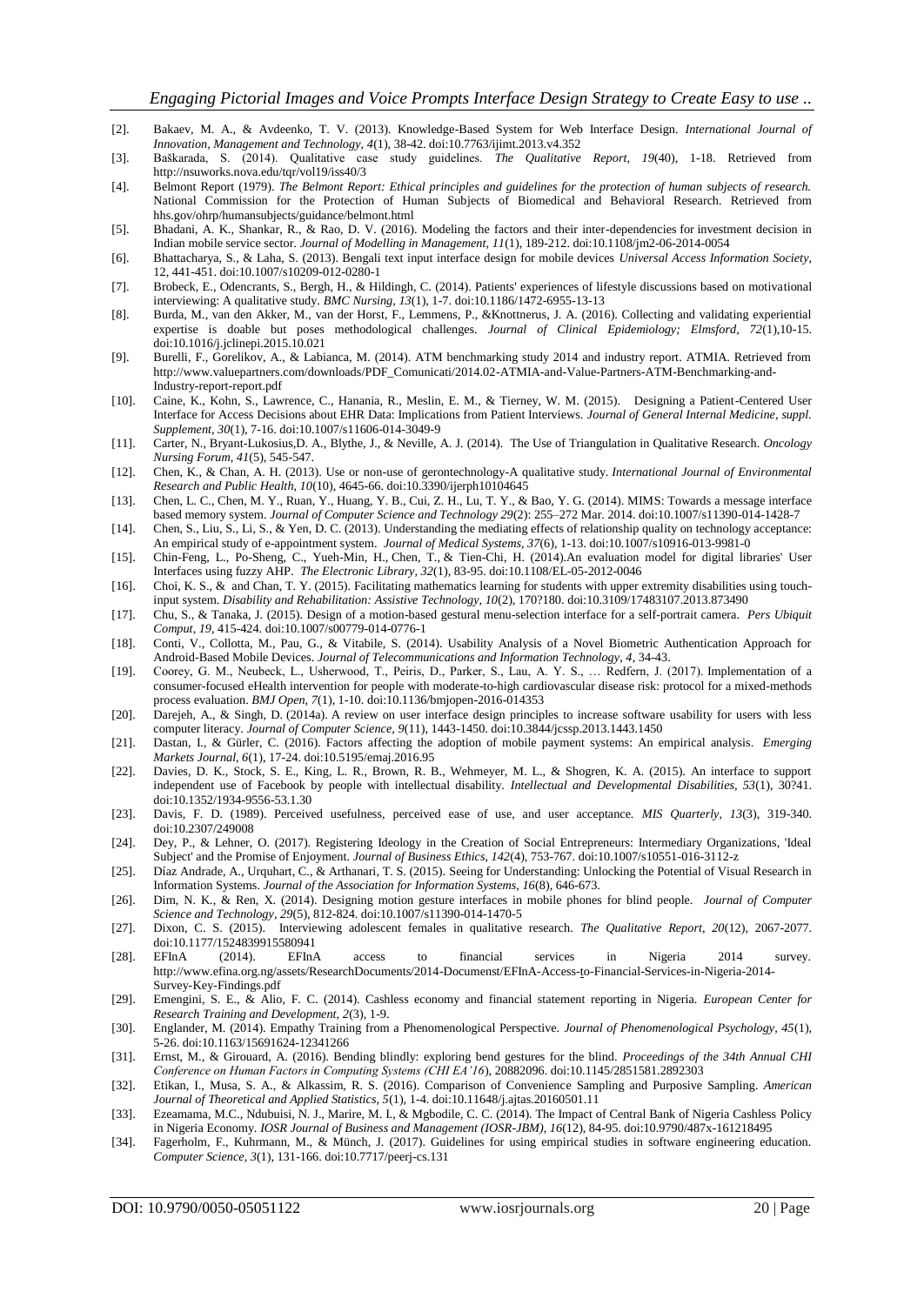- [35]. Farías, M., Obilinovic, K., Orrego, R., &Gregersen, T. (2014). Evaluating types and combinations of multimodal presentations in the retention and transfer of concrete vocabulary in EFL learning. *Revista Signos, 47*(84), 21-39. doi:10.4067/S0718- 09342014000100002
- [36]. Gabriel, A. M. V., Cunha de Miranda, L., & Erica, E. C. (2016). A Case Study of MasterMind Chess: Comparing Mouse/Keyboard Interaction with Kinect-Based Gestural Interface. *Advances in Human - Computer Interaction, 2016*(1), 1-10. doi:10.1155/2016/4602471
- [37]. Gangwar, H., Date, H., & Raoot, A. D. (2014). Review on IT adoption: insights from recent technologies. *Journal of Enterprise Information Management, 27*(4), 502-488. doi:10.1108/jeim-08-2012-0047
- [38]. Gao, L., & Bai, X. (2014). A unified perspective on the factors influencing consumer acceptance of internet of things technology. *Asia Pacific Journal of Marketing and Logistics, 26(*2), 211-231. doi:10.1108/apjml-06-2013-0061
- [39]. Giri, S., Choudhary, S., & Verma, R. (2014). A comparative study of an automatic teller machine (ATM). *Indian Streams Research Journal, 4*(8), 1-14.
- [40]. Glaser, M., & Schwan, S. (2015). Explaining pictures: How verbal cues influence processing of pictorial learning material. *Journal of Educational Psychology, 107*(4), 1006-1018. doi:10.1037/edu0000044
- [41]. Hanson, L., Haas, M., Bronfort, G., Vavrek, D., Schulz, C., Leininger, B., … Neradilek, M. (2016). Dose-response of spinal manipulation for cervicogenic headache: study protocol for a randomized controlled trial. *Chiropractic & Manual Therapies, 24*(1), 1-12. doi:10.1186/s12998-016-0105-z
- [42]. Hewege, C. R., & Perera, L. C. R. (2013). In Search of Alternative Research Methods in Marketing: Insights from Layder's Adaptive Theory Methodology. *Management Research, 9*(3), 343-360. doi:10.7903/cmr.9978
- [43]. Hoehle, H., Zhang, X., & Venkatesh, V. (2015). An espoused cultural perspective to understand continued intention to use mobile applications: a four-country study of mobile social media application usability. *European Journal of Information Systems, 24*(3), 337-359. doi:10.1057/ejis.2014.43
- [44]. Holmes, K. M., & O'Loughlin, N. (2014). The experiences of people with learning disabilities on social networking sites. *British Journal of Learning Disabilities, 42*(1), 3?7. doi:10.1111/bld.12001
- [45]. Hsiao, C., & Tang, K. (2015). Investigating factors affecting the acceptance of self-service technology in libraries: The moderating effect of gender. *Library Hi Tech, 33*(1), 133-114. doi:10.1108/lht-09-2014-0087
- [46]. Ilyas, Q. M., Ahmed, I., & Alshamari, M. A. (2013). Gadget-Inspired Graphical User Interfaces. *Journal of Basic and Applied Scientific Research, 3*(12), 169-174.
- [47]. Itah, A. J., & Ene, E. E. (2014). Impact of Cashless Banking on Banks? Profitability. *Asian Journal of Finance & Accounting, 6*, 362-376. doi:10.5296/ajfa.v6i2.6268
- [48]. Jimoh, R. G., & Babatunde, A. N. (2014). Enhanced automated teller machine using shortmessage service authentication verification. *African Journal of Computing & ICT,7*(1), 115-120.
- [49]. Joo, Y. J., Lee, H. W. H., & Ham, Y. (2014). Integrating User Interface and personal innovativeness into the TAM for mobile learning in Cyber University. *Journal of Computing in Higher Education, 26*(2), 143-158[. doi:10.1007/s12528-014-9081-2](http://dx.doi.org/10.1007/s12528-014-9081-2)
- [50]. Kajiyama, T., & Satoh, S. (2014). An interaction model between human and system for intuitive graphical search interface. *Knowledge and Information Systems, 39*(1) 41-60. doi:10.1007/s10115-012-0611-9
- [51]. Kanjwani, M., & Singh, P. (2014). Measuring the impact of enjoyment & excitement on online shopping with reference to TAM model. *International Journal of Applied Services Marketing Perspectives, 3*(1), 792-803.
- [52]. Kaushik, A. K., & Rahman, Z. (2015). Innovation adoption across self-service banking technologies in India. *The International Journal of Bank Marketing, 33*(2), 121-96. doi:10.1108/ijbm-01-2014-0006
- [53]. Kelly, H. (2014). A path analysis of educator perceptions of open educational resources using the technology acceptance model. *International Review of Research in Open and Distance Learning, 15*(2). doi:10.19173/irrodl.v15i2.1715
- [54]. Kline, T. J. B. (2017). Sample Issues, Methodological Implications, and Best Practices. *Canadian Journal of Behavioural Science, 49*(2), 71-77. doi:10.1037/cbs0000054
- [55]. Kreindler, S. A. (2017). The three paradoxes of patient flow: an explanatory case study. *Kreindler BMC Health Services Research, 17*(1), 481-495. doi:10.1186/s12913-017-2416-8
- [56]. Ledo-Andión, M., López-Gómez, A., & Castelló-Mayo, E. (2017). The Role of Original Version Cinema into the European Digital Space/El rol del cine en versión original en el espacio digital europeo. *Comunicar, 25*(51), 73-81. doi.org/10.3916/c51-2017-07
- [57]. Lee, Y., Chen, A. N. K., & Hess, T. (2017). The Online Waiting Experience: Using Temporal Information and Distractors to Make Online Waits Feel Shorter. *Journal of the Association for Information Systems, 18*(3), 231-263.
- [58]. Lekunze, L. M. G., & Strom, B. I. (2017). Bullying and Victimisation Dynamics in High School: An Exploratory Case Study. *Journal of Teacher Education for Sustainability, 19*(1), 147-163. doi:10.1515/jtes-2017-0010
- [59]. Marshall, B., Cardon, P., Poddar, A., & Fontenot, R. (2013). Does sample size matter in qualitative research? A review of qualitative interviews in is research. *The Journal of Computer Information Systems, 54*(1). 11-22. doi:10.1080/08874417.2013.11645667
- [60]. Mccardle, L., & Hadwin, A. F. (2015). Using multiple, contextualized data sources to measure learners' perceptions of their selfregulated learning. *Metacognition and Learning, 10*(1), 43-75. doi:10.1007/s11409-014-9132-0
- [61]. Mcneil, S. (2015). Visualizing mental models: understanding cognitive change to support teaching and learning of multimedia design and development. *Educational Technology, Research and Development, 63*(1), 73-96. doi:10.1007/s11423-014- 9354-5
- [62]. Molina-Azorin, J. F. (2016). Mixed methods research: An opportunity to improve our studies and our research skills. *European Journal of Management and Business Economics, 25*(2), 37-38. doi:10.1016/j.redeen.2016.05.001
- [63]. Morar, P., Read, J., Arora, S., Hart, A., Warusavitarne, J., Green, J., … Faiz, O. (2015). Defining the optimal design of the inflammatory bowel disease multidisciplinary team: results from a multicentre qualitative expert-based study. *Frontline Gastroenterology, 6*(4), 290-297.doi:10.1136/flgastro-2014-100549
- [64]. Morse, W. C., Lowery, D. R., & Steury, T. (2014). Exploring saturation of themes and spatial locations in qualitative public participation geographic information systems research. Society & Natural Resources, 27(5), participation geographic information systems research. *Society & Natural Resources, 27*(5), 557-571. doi:10.1080/08941920.2014.888791
- [65]. Murray, L., Durkin, M., Worthington, S., & Clark, V. (2014). On the potential for Twitter to add value in retail bank relationships. *Journal of Financial Services Marketing, 19*(4), 277-290. doi:10.1057/fsm.2014.27
- [66]. Navroodi, I. H., Zarkami, R., Basati, M., &Limaei, S. M. (2016). Quantitative and qualitative characteristics of Persian oak along altitudinal gradation and gradient. *Journal of Forest Science, 61*(7), 297-305. doi:10.17221/13/2015-jfs
- [67]. Noyes, J., Hendry, M., Lewin, S., Glenton, C., Chandler, J., & Rashidian, A. (2016).Qualitative "trial-sibling" studies and "unrelated" qualitative studies contributed to complex intervention reviews. *Journal of Clinical Epidemiology, 74*(1), 133-143. doi:10.1016/j.jclinepi.2016.01.009